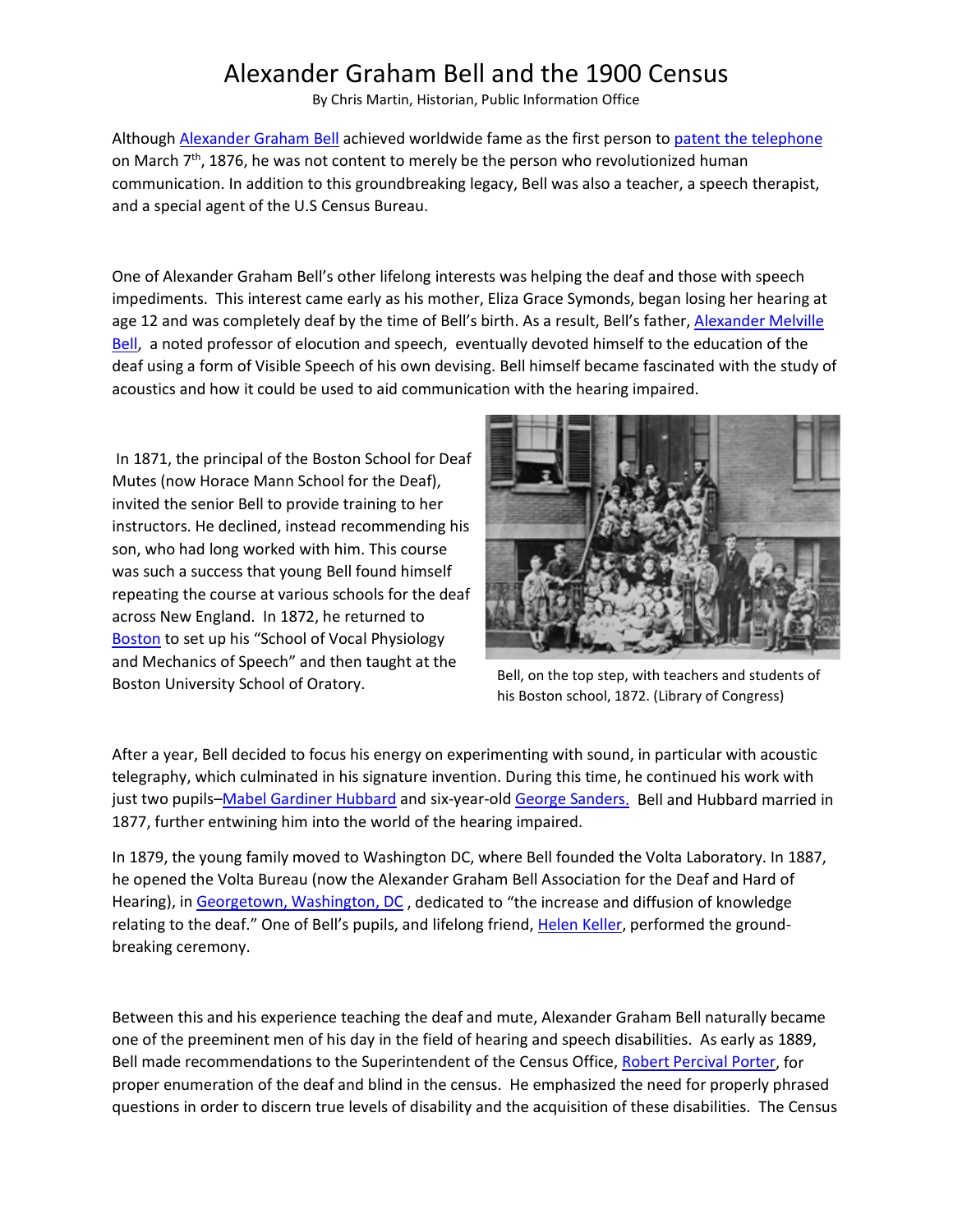Office did take into account some of Bell's recommendations for th[e 1890 Census](https://www.census.gov/history/www/through_the_decades/fast_facts/1890_fast_facts.html) , however it did not fully implement them all.



Bell at the opening of the long-distance line between Chicago and New York, 1892. (Library of Congress)

In light of the previous missteps of the census in counting people with disabilities, on October 10, 1900, Census Director [William R. Merriam](http://www.census.gov/history/www/census_then_now/director_biographies/directors_1893_-_1909.html) appointed Alexander Graham Bell "Expert Special Agent of the Census Office, for the preparation of the Report on the Deaf and the Blind." Although the report was not completed until 1906, the [1900 Census](https://www.census.gov/history/www/through_the_decades/fast_facts/1900_fast_facts.html) data on the [blind,](http://www.census.gov/history/pdf/blind1900cm2017.pdf) [deaf](http://www.census.gov/history/pdf/deaf1900cm2017.pdf) and [dumb](http://www.census.gov/history/pdf/speech1900cm2017.pdf) (the common phrasing for people with speech disabilities at the time) was the most comprehensive in census history. In addition to more precise statistics, such as varying levels of blindness, deafness, and speech impediments and age at time of disability, one of the most important changes to the survey was the manner in which enumerators asked the questions. Based on personal experience, Bell knew that people were sensitive to the disabilities of their loved ones, and would more readily answer properly phrased questions. In particular, it was important to differentiate those with hearing, speaking, or sight impairment from those with mental or physical disabilities. For this reason, in 1900, not only did Bell design the supplemental questionnaire, but his name was on the form with the

declaration from the director tha[t "he is empowered to conduct in his own name the correspondence](http://www.census.gov/history/pdf/bellblind1900cm2017.pdf)  [relating to this branch of the census inquiry."](http://www.census.gov/history/pdf/bellblind1900cm2017.pdf)

Bell's report was a huge leap forward in terms of recognizing various disabilities and tracking causes, but it took its toll on a man in his 50s. In 1904 Mabel Bell wrote to her son-in-law, [Gilbert Hovey Grosvenor,](http://www.census.gov/history/pdf/gilbertgrosvenor1900.pdf) "I hate this census with a personal hatred, I feel it is taking from Father time and energy which he cannot spare."

Neither Bell nor any other special expert received an appointment to examine the blind, deaf, and dumb during the [1910 Census,](https://www.census.gov/history/www/through_the_decades/fast_facts/1910_fast_facts.html) and in 1915, Bell wrote to his friend Fred DeLand that the results were "a perfect fizzle, not at all comparable to any former census." Between 1910 and 2000, coverage of disabilities was piecemeal. Any in-depth collection and analysis focused on the ability of the disabled to work. It was not until the [2000 Census,](https://www.census.gov/history/www/through_the_decades/fast_facts/2000_new.html) after the passage of the Americans with Disabilities Act in 1990, that census questions truly began to uncover information on the limitations of people with disabilities outside of their economic input.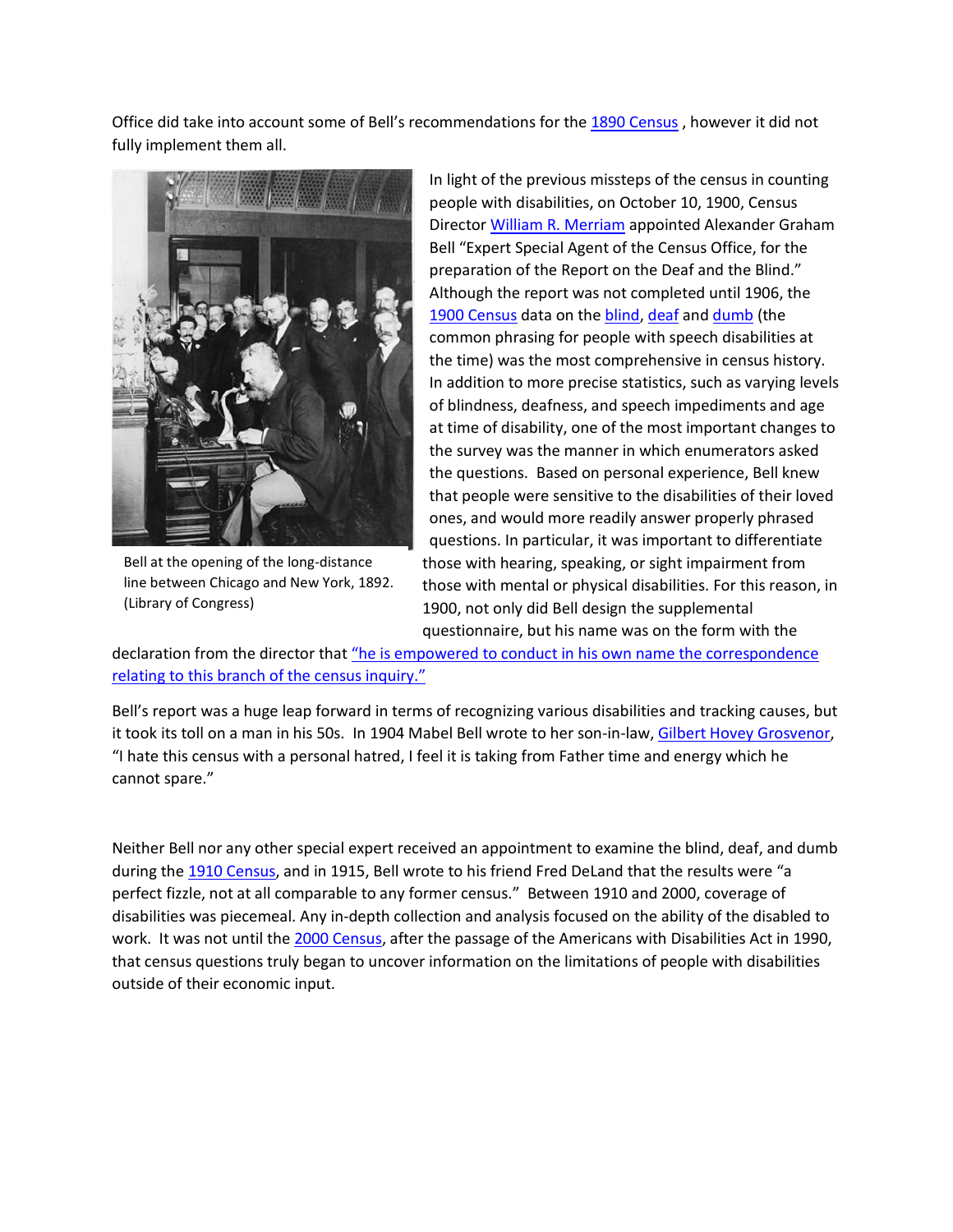Currently the Census Bureau counts Americans with disabilities as part of the ongoing American Community Survey. The different options for disability include: hearing difficulties, vision difficulties, cognitive difficulties, ambulatory difficulties, self-care difficulties, and independent living difficulties. In addition to measuring different levels of disability, some of the changes that Bell influenced are still in effect, such as divisions of disability based on age, and counting the occupation and employment status of those with disabilities.

Here are some more interesting facts relating to Bell's legacy from the U.S. Census Bureau and other federal agencies:

**Prevalence of Disabilities for Ages 18+** 



- The impact of the telephone was so profound and immediate that the Census Bureau began collecting data related to the industry in 1876, a practice which continues to today. In 1876, there were [3,000](http://www.census.gov/history/pdf/bellstats2017cm2.pdf) telephones in the United States. In 1900, there wer[e 356,000](http://www.census.gov/history/pdf/bellstats2017cm2.pdf) telephones, and by 1970, there were [120,218,000](http://www.census.gov/history/pdf/bellstats2017cm2.pdf) telephones, of which [87,137,000](http://www.census.gov/history/pdf/bellstats2017cm2.pdf) were residential.
- In 1880, there was an average o[f 239,000](http://www.census.gov/history/pdf/bellstats2017cm2.pdf) phone calls a day, [2,000](http://www.census.gov/history/pdf/bellstats2017cm2.pdf) of which were toll calls (additional charges). In 1970, there were [485,200,000](http://www.census.gov/history/pdf/bellstats2017cm2.pdf) daily conversations, of which [26,800,000](http://www.census.gov/history/pdf/bellstats2017cm2.pdf) were toll calls.
- In 1915, there was [\\$43 million](http://www.census.gov/history/pdf/bellstats2017cm1.pdf) of public telephone and telegraph wire installed, while in 1970 there wa[s \\$2.97](http://www.census.gov/history/pdf/bellstats2017cm1.pdf) billion of public line installed.
- In 1880, Alexander Graham Bell's company ha[d 30,000](http://www.census.gov/history/pdf/bellstats2017cm3.pdf) miles of telephone wire installed. By 1970, the company had [601,912,000](http://www.census.gov/history/pdf/bellstats2017cm3.pdf) miles of wire installed.
- Between 1920 and 1998, the percentage of American households with telephone service went fro[m 35](http://www.census.gov/history/pdf/bell19202017cm.pdf) percent to [96.2](http://www.census.gov/history/pdf/bell19982017cm.pdf) percent. In 1998, 96.2 percent of households had landlines, whil[e 36.3](http://www.census.gov/history/pdf/bell19982017cm.pdf) percent of households had cell phones. In 2011[, 70.5](http://www.census.gov/history/pdf/bell19982017cm.pdf) percent of households had landlines, while [89](http://www.census.gov/history/pdf/bell19982017cm.pdf) percent of households had cell phones. In 2015, only [2.5](https://factfinder.census.gov/faces/tableservices/jsf/pages/productview.xhtml?pid=ACS_15_1YR_DP04&prodType=table) percent of households had no type of telephone.
- According to data collected by the American Community Survey (ACS), there were an estimate[d 39,906,328](http://www.census.gov/history/pdf/belltotal22017cm.pdf) Americans with disabilities, o[r 12.6](http://www.census.gov/history/pdf/belltotal22017cm.pdf) percent of the entire population in 2015.
- Of the [39,906,328](http://www.census.gov/history/pdf/belltotal22017cm.pdf) Americans with disabilities identified by ACS data, [11,267,453](http://www.census.gov/history/pdf/belltotal22017cm.pdf) had a hearing disability. In 2015, the largest concentration of people with hearing disabilities was in the population aged 75 and over, and  $22.6$  percent of the entire population 75 and over had hearing difficulty.
- There wer[e 7,117,518](http://www.census.gov/history/pdf/belltotal2017cm.pdf) workers with disabilities employed in the United States in 2015. Out of those, [2,023,945](http://www.census.gov/history/pdf/belltotal2017cm.pdf) had hearing difficulties.
- The Department of Labor found that of the population of people with disabilities that are employed, [31.3](http://www.census.gov/history/pdf/belldol2017cm.pdf) percent work in management, professional and related occupations, which